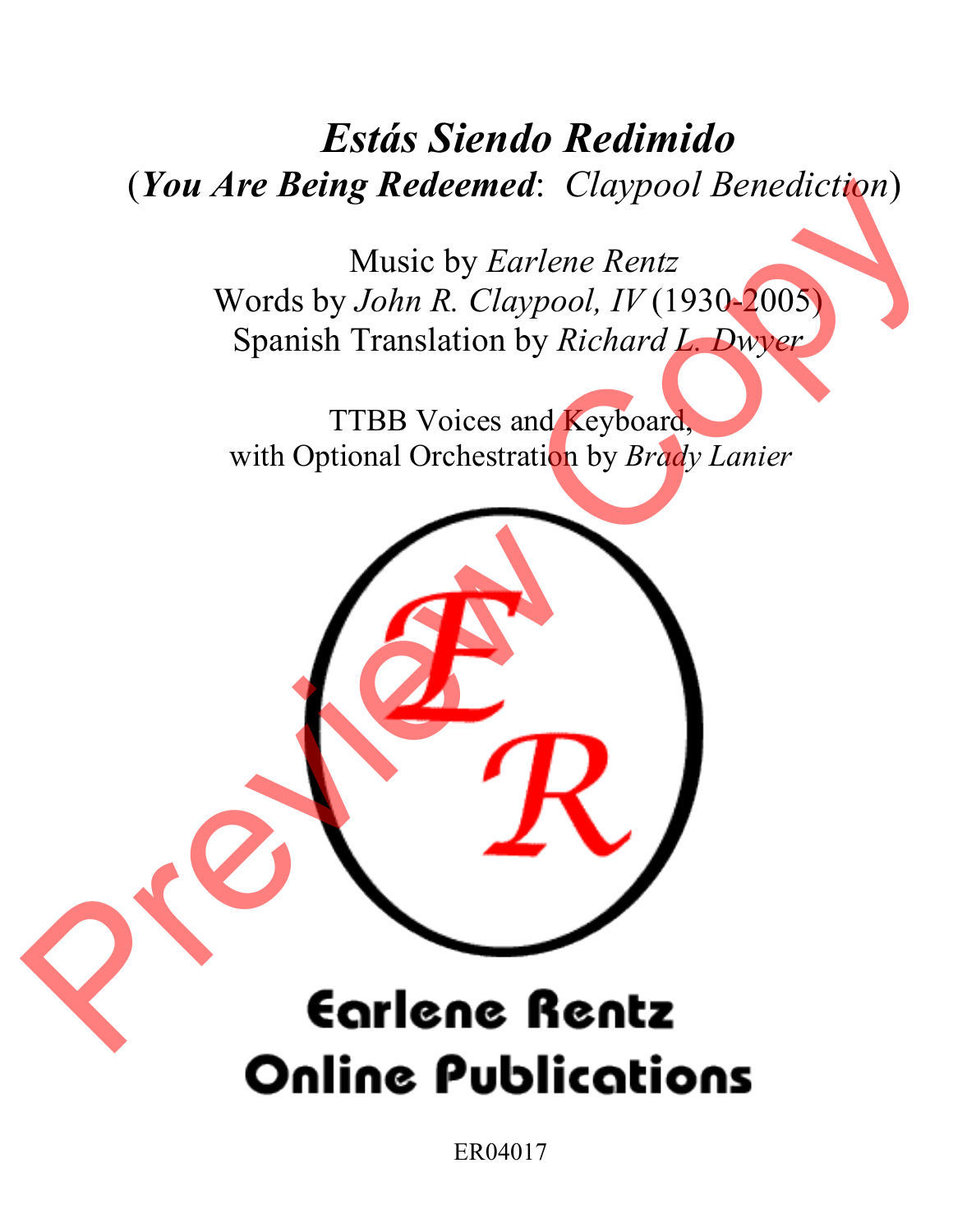*To honor the life, ministry, and servanthood of John R. Claypool, IV*

## **Estás Siendo Redimido**

*(You Are Being Redeemed: Claypool Benediction)*

TTBB Voices with Keyboard and Optional \*Orchestration



\*Available from www.earlenerentz.com

Copyright © 2015 Earlene Rentz Online Publications, LLCER04017 With the purchase of this file, the purchaser is granted permission to make multiple copies of this octavo, for use only in purchaser's choral rehearsal and performance.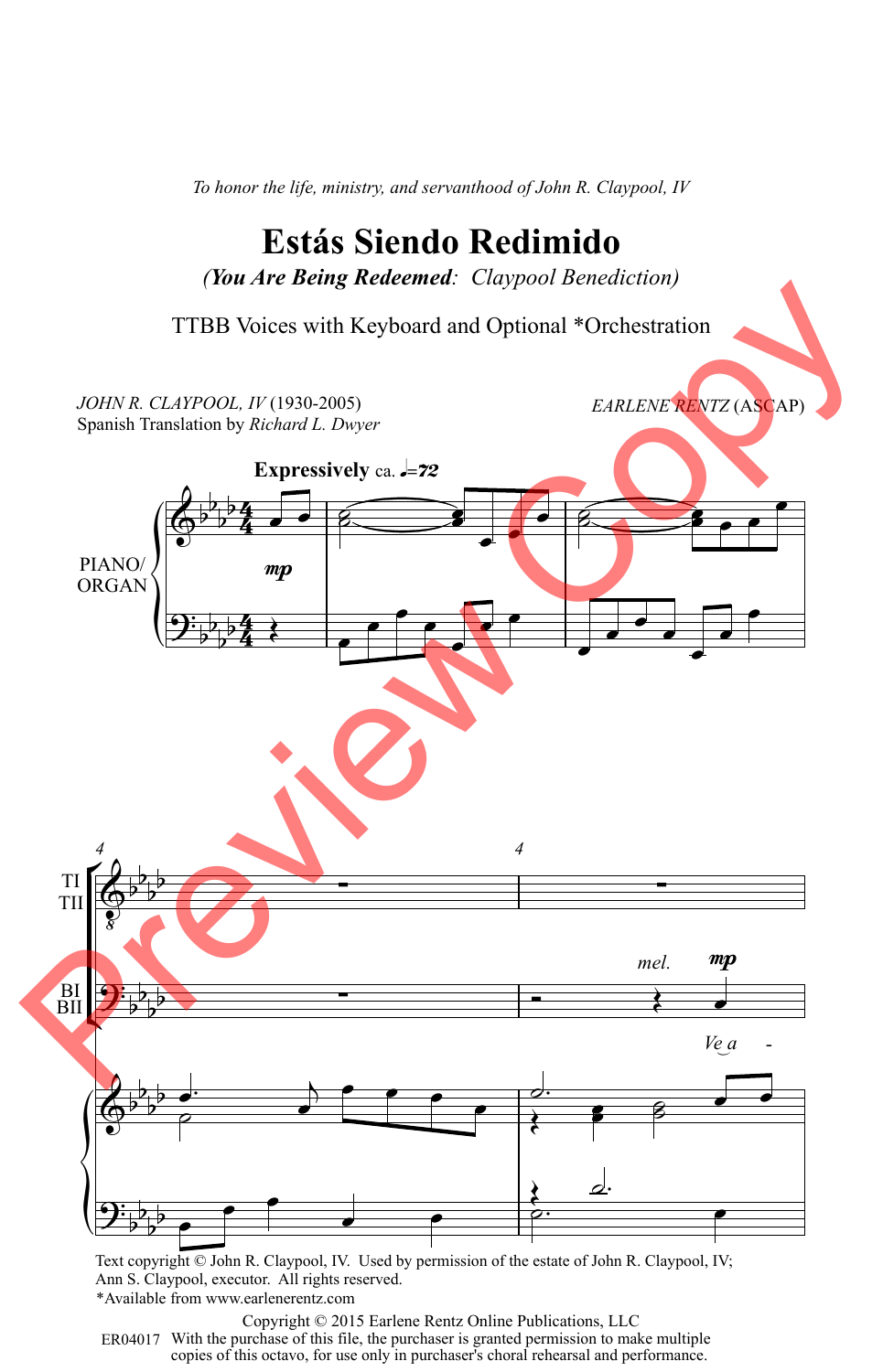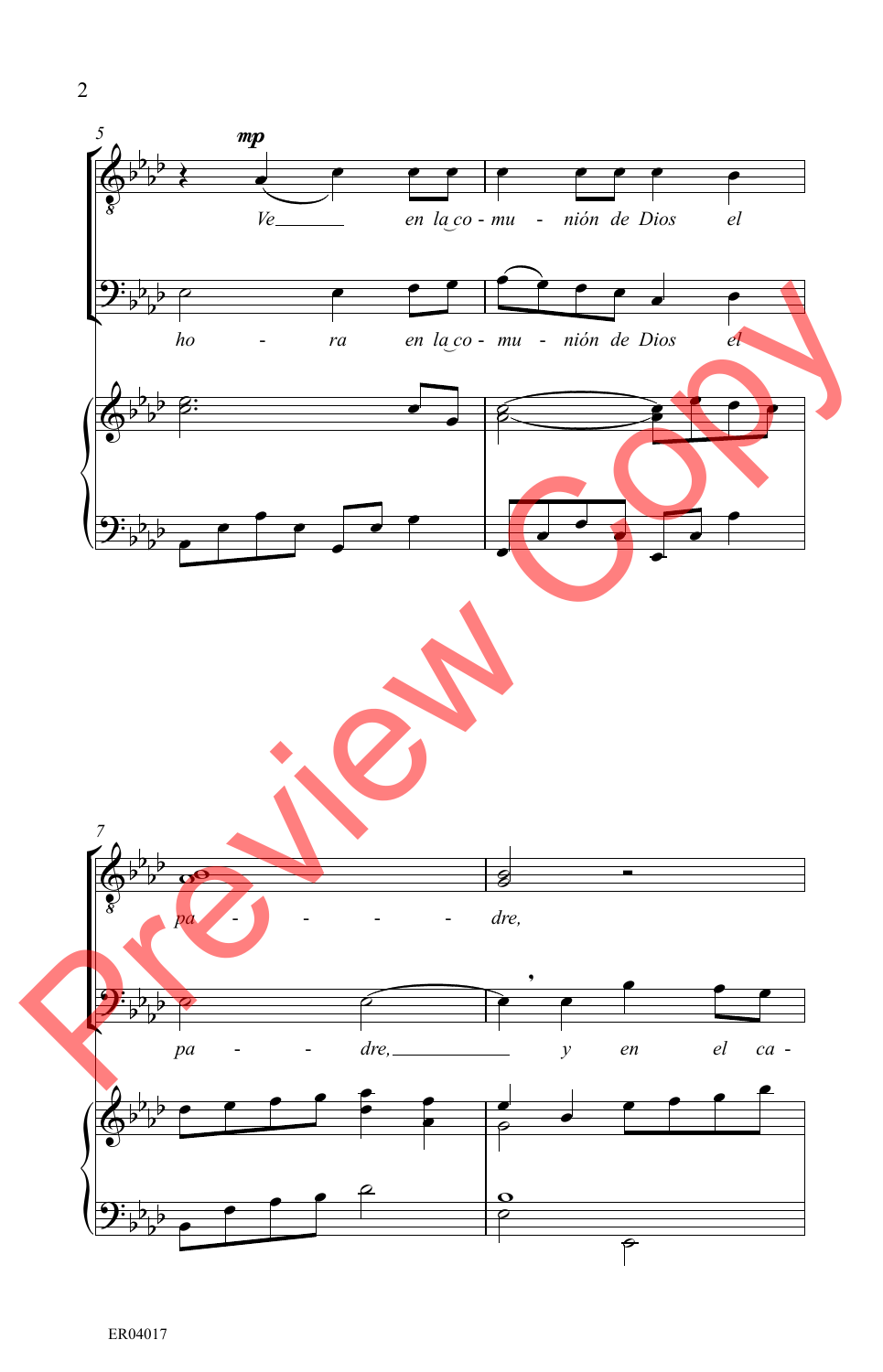

ER04017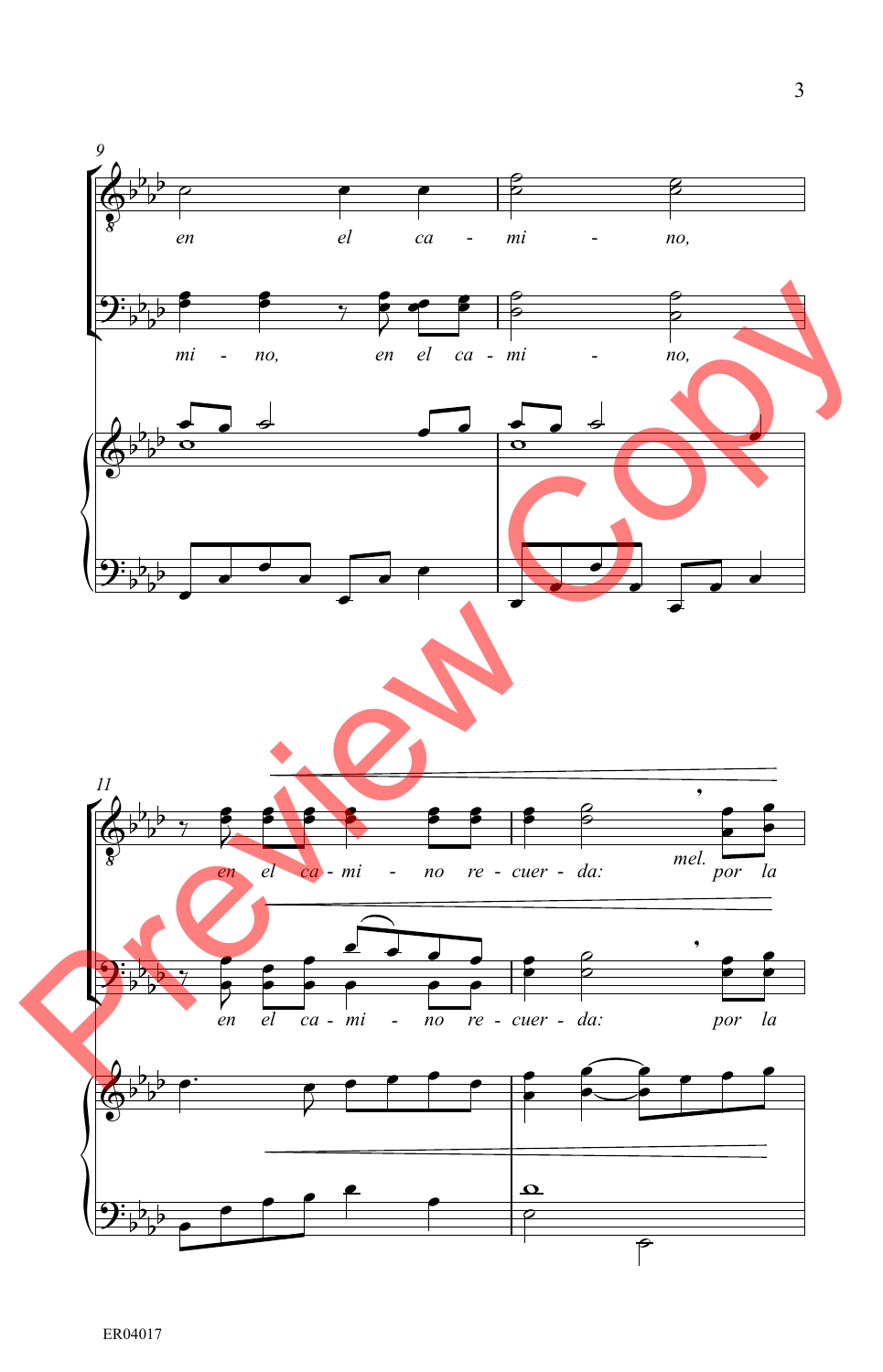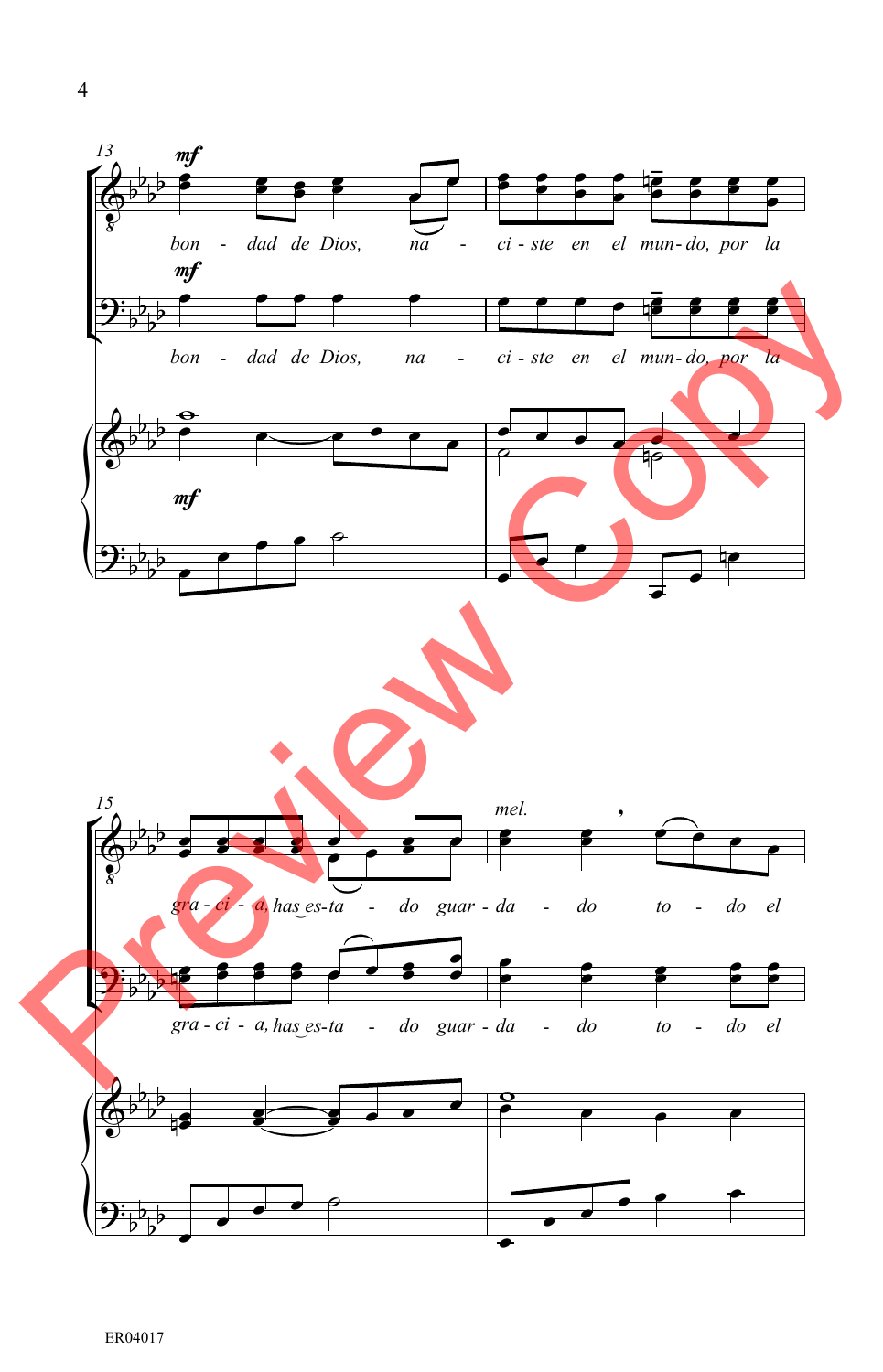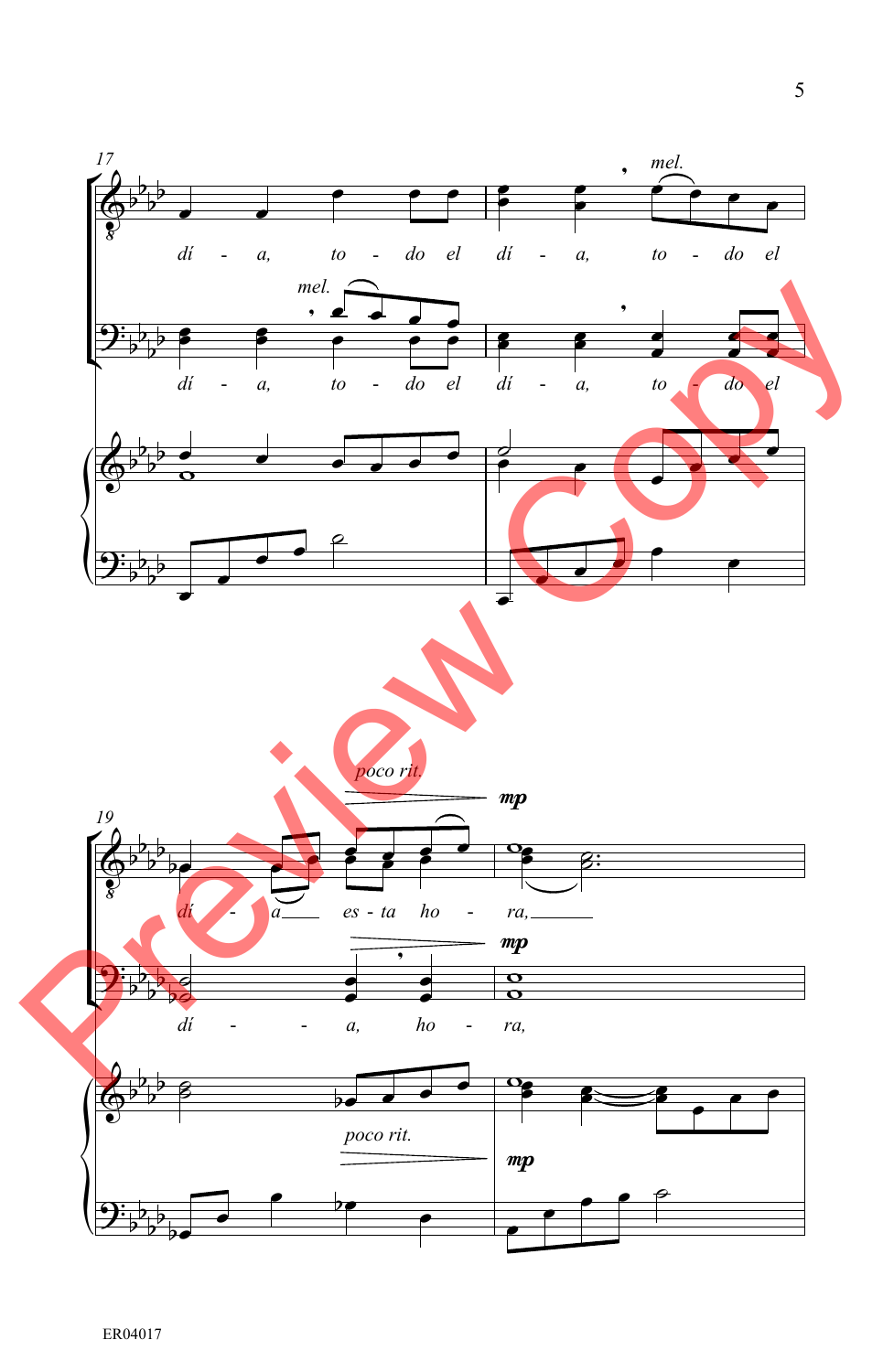